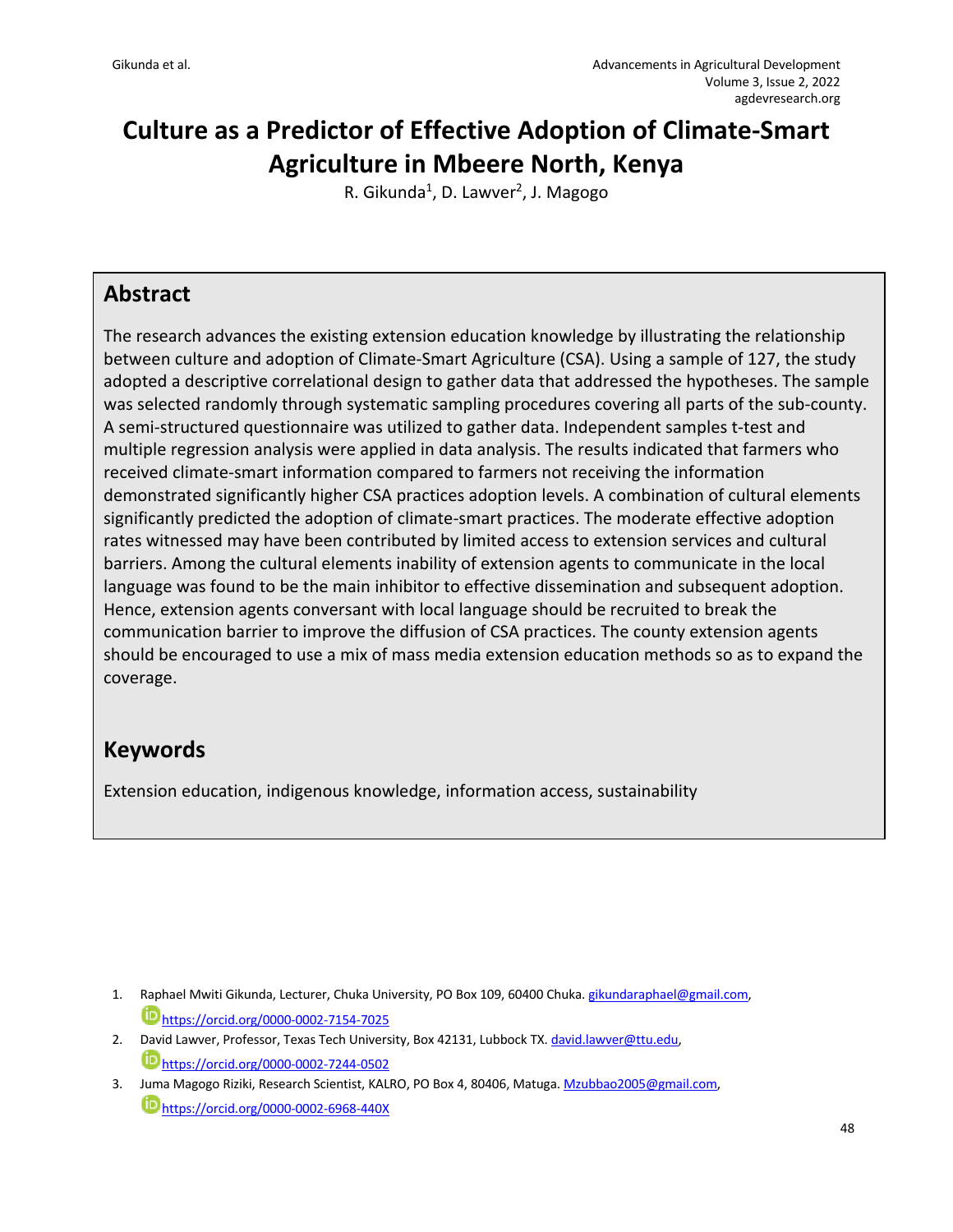## **Introduction and Problem Statement**

Climate smart agriculture (CSA) has been cited as a key element in climate change risk management (Muriithi et al., 2021; United States Agency for International Development [USAID], 2016). To mitigate climate change agricultural systems must be resilient to sustain crop and livestock production ecologically, economically, and socially (National Sustainable Agriculture Coalition [NSAC], 2019). CSA helps in building resilience of agricultural systems to climate change by minimizing greenhouse gas (GHGs) emissions (Government of Kenya [GoK], 2017). Research has shown that suitable agricultural practices are capable of offsetting up to 20% of carbon dioxide (CO2) emissions in a year (Thornton & Herrero, 2010). A study by Lobell and Gourdji (2012) showed that global crop production is likely to drop by 5% by 2050 and about 1.5% every decade without climate change adaptation. Kenya's policies and legislations are not robust to ensure a smooth coordination of CSA programs meant to address climate change hazards (GoK, 2017). The CSA programs' implementation is also impeded by among others, poor infrastructure, inadequate extension capacity, unsuitable land tenure system, outdated traditions, and culture (Mutoko et al., 2015).

Climate change adaptation research has been undertaken widely and in large scales, however, little information exists on the subject at local levels (Perez, et al., 2015; Wreford et al., 2010). Moreover, the lack of data on effective climate-resilient strategies is the main impedement to formulation and implementation of robust localised adaptation and mitigation policies. Although there is a growing body of literature on CSA (Anuga et al., 2019; Murray et al., 2016) much remains to be unveiled regarding the forms of interactions that are most effective at generating equitable gains. Moreover, little is known about the correlation between cultural elements and effective adoption of climate-smart practices.

# **Theoretical and Conceptual Framework**

This research hypothesized that culture plays a significant role in the effective dissemination and adoption of climate-smart agricultural practices as shown in Figure 1. The diffusion and adoption of practices occurs within social and cultural systems (Rogers, 2003). As observed by Katz (1961) knowledge of social structures enables extension agents to locate potential adopters in a social system. The social system's norms serve as a guide that describes the acceptable behavior either in form of taboos, folkways or mores. As such the norms can deter the adoption of some practices (Rogers, 2003).

The farmers attitudes, desires, and expections are driven by the society's culture and the groups they belong to in the social structure. Notably, farmers' attitudes correlates positively with adoption of technologies (Gikunda et al., 2021; Kanyi et al., 2017). Therefore, extension approaches should be aligned with farmers cultural norms and aspirations (Millar, 2009). However, as reported by Rogers (2003) very few studies exist to illustrate how social stuctures affects diffusion and adoption of innovations. The dissemination of CSA in Kenya and Mbeere in particular is undertaken by both private and public sector organizations. Although effective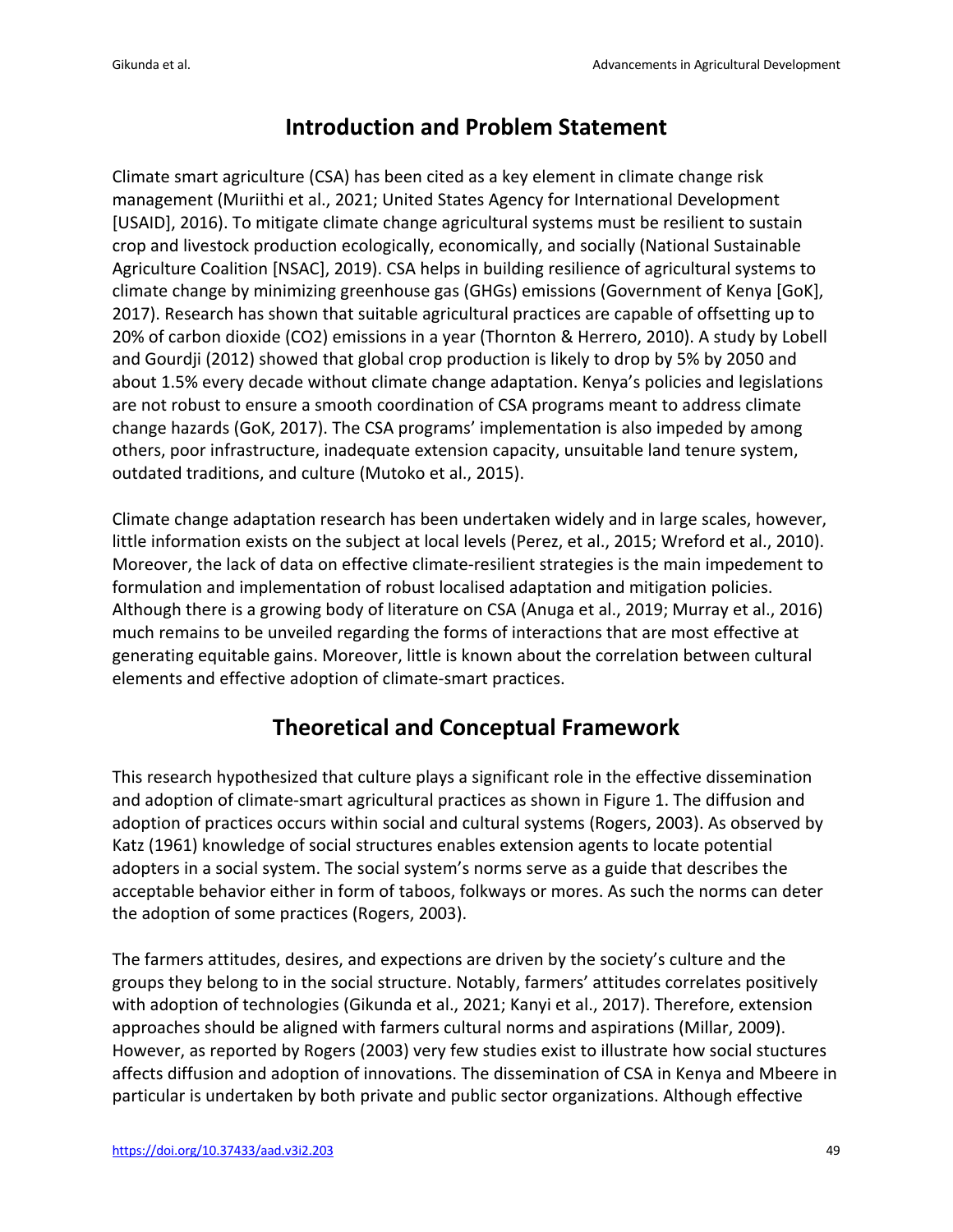dissemination and adoption of the CSA practices in the target area would require appropriate communication channels and an understanding of the local langauge, farmers are more likely to adopt the practices based upon the past experiences with ecologically responsible behaviors (Gikunda et al., 2022; Moyo & Salawu, 2017).

#### **Figure 1**

#### *Conceptual framework*



### **Purpose**

The purpose of this research was to generate data that would shed light on the amount of variation accounted for by culture in effective dissemination and adoption of climate-smart practices.

The specific research objectives were to: (a) determine if farmers with and without access to information differed significantly based upon the adoption levels of climate-smart practices, and (b) find out if language, traditions, attitude, politics, religious beliefs, and values are significant predictors of effective adoption of climate-smart practices.

### **Methods**

This research is a part of a larger study being conducted in Mbeere North Sub-county by several research teams (Gikunda et al., 2022). The research project employed a correlational survey design involving a population of 2,047 farmers (Chimoita et al., 2017). The design was considered suitable since the study was intended to relate culture to adoption of climate-smart practices (Fraenkel et al., 2015). The study sample was comprised of 127 farmers selected through systematic random sampling (Fraenkel et al., 2015). Out of 127 farmers, 66 were female (52%) while 61 were male (48%). The respondents farm sizes ranged from 0.25 to 15 acres (*M* = 3.89, *SD* = 2.79). The research data was gathered using a peer reviewed semi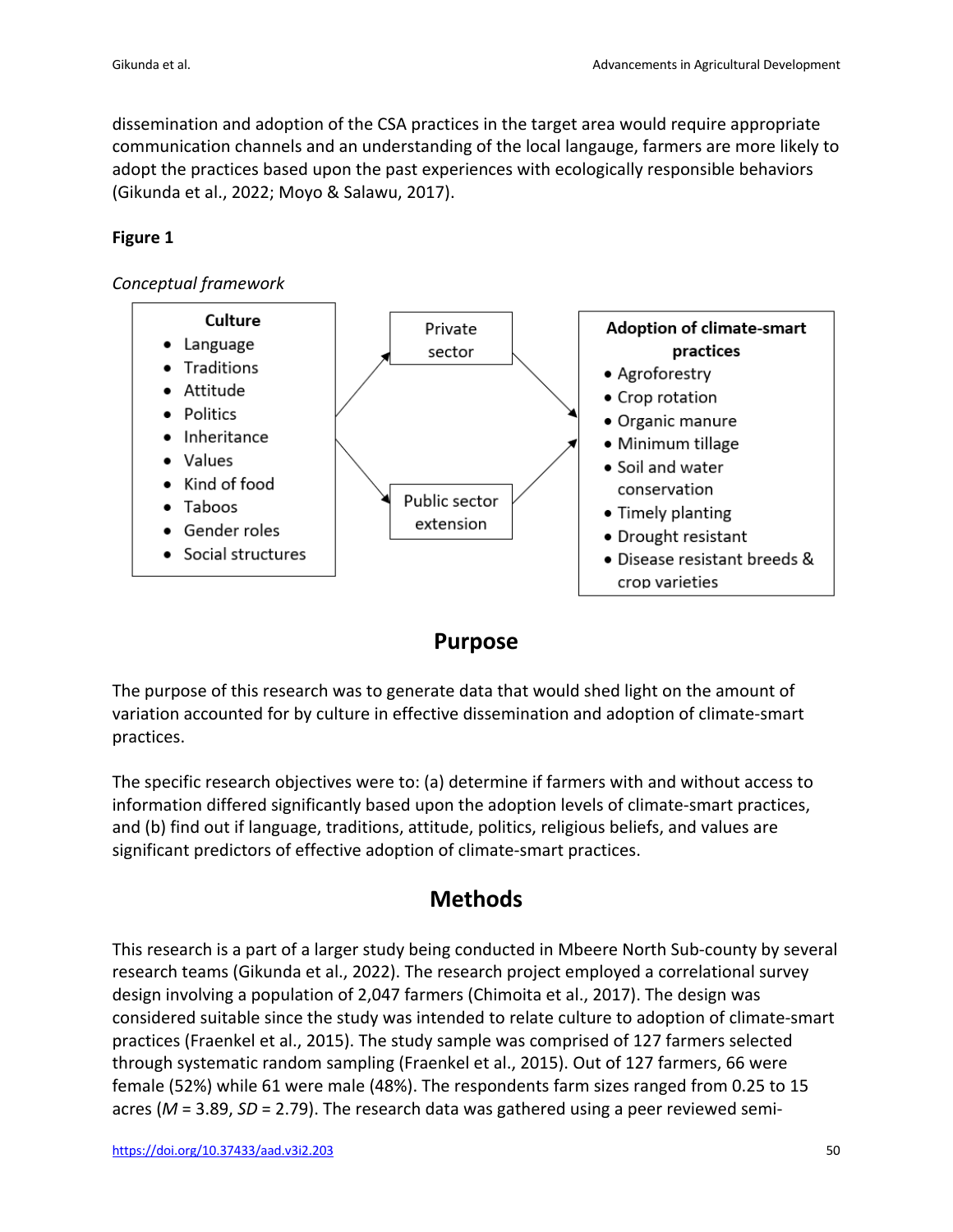structured questionnaire. The questionnaire was comprised of majorly five-point Likert-type items covering the main study variables. With the assistance of trained enumerators, the questionnaires were distributed to farmers in their respective households. A pilot study involving male (*n* = 12) and female (*n* = 18) farmers was conducted in Embu North Sub-county to establish the reliability and validity of the research instrument prior to the main study. Sudman (1983) recommends a pilot study sample of between 12 and 50 participants in a survey research. The pilot study data was subjected to reliability analysis by use of SPSS. The resulting Cronbach's alpha values were adoption of climate-smart practices (*M* = 3.89, *α =* .69), and cultural elements (*M* = 2.16, *α =*.59). The results shows that adoption and cultural elements variables did not attain the acceptable coefficients, hence additional items were included to raise the values as recommended by George and Mallery (2003).

An independent samples t-test was conducted to determine if farmers with and without access to information differed significantly based upon the adoption of climate-smart practices. The values of skewness (-0.29) and kurtosis (-1.15) were within the acceptable levels indicating that data were normally distributed (George & Mallery, 2010). The resulting insignificant Levene's statistics *F* (120) = 0.48, *p* = 0.49 showed that the assumption of homogeneity of variance had been met (Levene, 1960). Multiple regression was performed to determine if language, traditions, attitude, social structures, kind of food, literacy level, politics, taboos, gender roles, and values were significant predictors of effective adoption of climate-smart practices. An examination of the correlation matrix revealed a lack of perfect correlations between predictor variables. The correlations ranged from *r* = - 0.01, *p* = 0.89 (very weak) to *r* = - 0.70, *p* < .01(substantial) (Davis, 1971). The variance inflation factors (VIFs) ranged from 1.36 to 2.28 while tolerance statistics varied from 0.44 to 0.74 signifying a lack of perfect multicollinearity (Menard, 1995; Myers, 1990). The three diagnostic test statistics indicated that the assumption of lack of perfect multicollinearity had been met.

# **Findings**

The dissemination of climate-smart practices in Mbeere Sub-county is undertaken by public (*n* = 22, 17.3%), private (*n* = 25, 19.7%) and/or both sectors (*n* = 64, 50.4%). This shows that about half of the farmers in the area were receiving information on the practices from both private and public extensionists. The public sector extensionists included county agricultural officers as well as researchers from universities and research stations such as Kenya Livestock and Research Organization, and Kenya Forestry Services. Organizations such as agrochemical companies, churches, and community-based organizations (CBOs) formed a part of the private sector extensionists that provided advice to farmers. However, a significant number of farmers (*n* = 16, 12.6%) had no access to climate-smart extension education. This indicates the need for extension service to be expanded to cover more farmers in the area so as to raise the uptake of climate smart practices. This implied that there was inadequate delivery of extension services in disseminating CSA and can be taken to mean that extension agents' particularly those working for the state were not doing enough to disseminate a diverse mix of CSA practices to farmers. A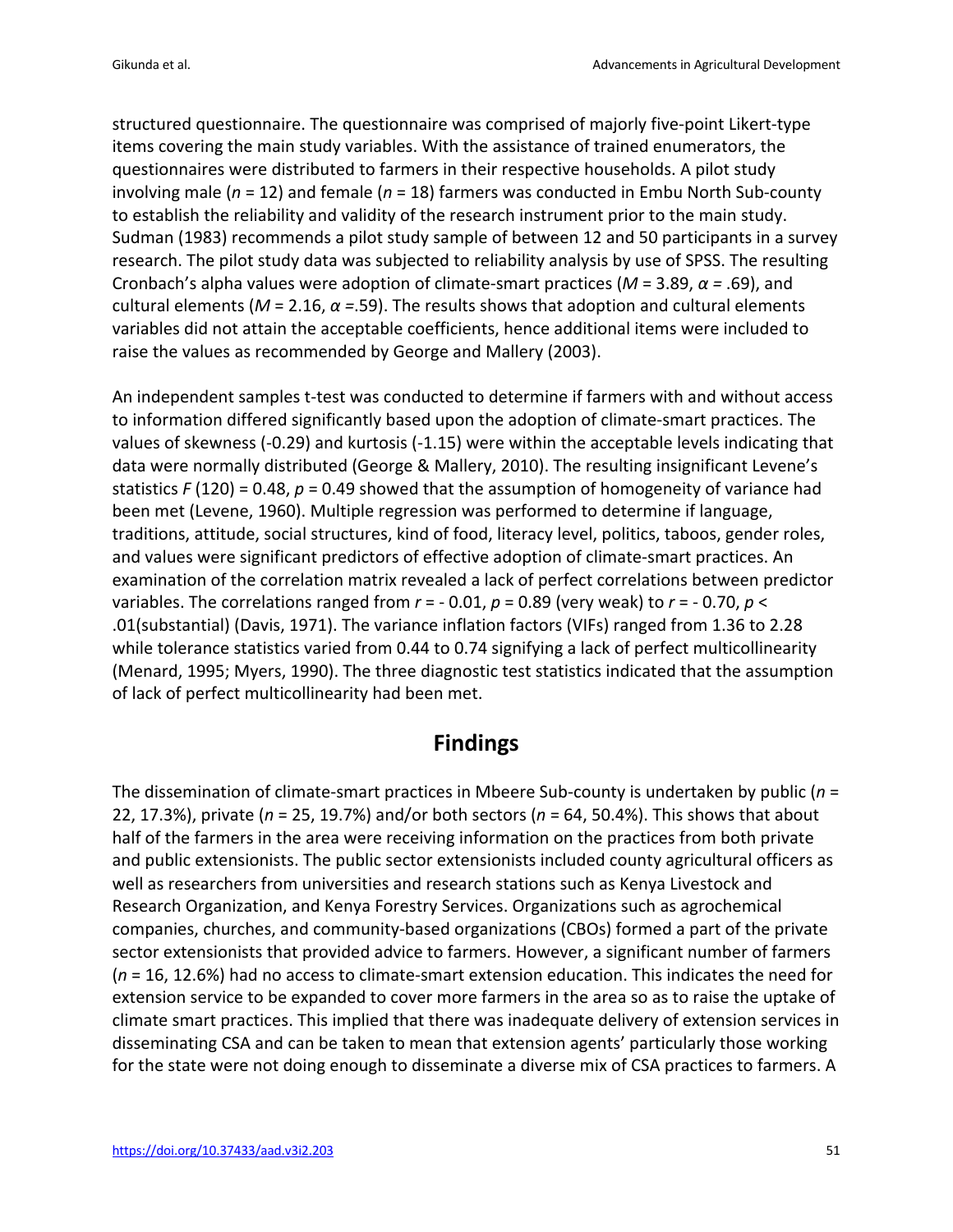fact that was further alluded by some farmers (*n* = 38, 29.9%) who indicated that they had not received information relating to climate-smart information.

Moreover, the mean annual number of contacts involving farmers and extension agents was very low (*M* = 2.03, *SD* = 2.23). The finding confirms the results of previous research in the county which reported a lack of access to quality information to farmers (Kavita, 2018). Many of the farmers who did not have direct access to extension advise relied upon radio programs (*M* = 3.45, *SD* = 1.06) and indigenous knowledge (Muthee et al., 2019). One of the most common radio stations that provided agricultural information in local language to a majority of farmers was Inooro FM. The use of indigenous knowledge may have resulted from the farmers' continued engagement in traditional agriculture that is largely rain-fed.

#### **Access to Information and Effective Adoption of Climate-Smart Practices**

The first objective sought to determine if farmers with access to information differed significantly from those without based upon the adoption levels of climate-smart practices. An independent samples *t*-test was performed to test the hypothesis. Table 1 presents the descriptive and *t*-test results for access to information and adoption levels of climate-smart practices. The results indicated that farmers who received climate-smart information (*n* = 84, *M* = 60.52, *SD* = 9.71) compared to farmers not receiving the information (*n* = 38, *M* = 55.21, *SD* = 9.68) demonstrated significantly higher practices adoption levels, *t* (120) = -2.80, *p* = 01. The resulting Cohen's *d* was 0.55 signifying a medium effect (Cohen, 1992). This implied that access to information had a medium effect on adoption of climate-smart practices. It is also clear from the findings that a significant number of farmers were not receiving agricultural information in the sub-county. Since the farmers receiving information reported higher adoption scores, it can be taken to mean that improving access to climate-smart information would improve the adoption of the practices (Jack & Tobias, 2017).

#### **Table 1**

| Group <sup>a</sup>    |    |       | SD   |         |     |  |
|-----------------------|----|-------|------|---------|-----|--|
| Receiving information | 84 | 60.52 | 9.71 | $-2.80$ | 120 |  |
| Not receiving         | 38 | 55.21 | 9.68 |         |     |  |
| information           |    |       |      |         |     |  |

*Descriptive and t-Test Statistics for Access to Information and Effective Adoption of Climate-Smart Practices (N = 122)*

*Note. a* = 1 = Yes, 0 = No; Levene's *p* = .49

Table 2 presents the means and standard deviations of cultural aspects that are thought to influence effective adoption of climate-smart practices. The results indicated that the prevailing cultural values such as respect and responsibility (*M* = 3.00, *SD* = 1.60), bias on particular kinds of food (staple food) (*M* = 2.88, *SD* = 1.44), inability of extension agents to communicate in the local language (*M* = 2.80, *SD* = 1.65), and illiteracy levels structures (*M* = 2.76, *SD* = 1.22) were likely to deter the adoption of climate-smart practices to a great extent.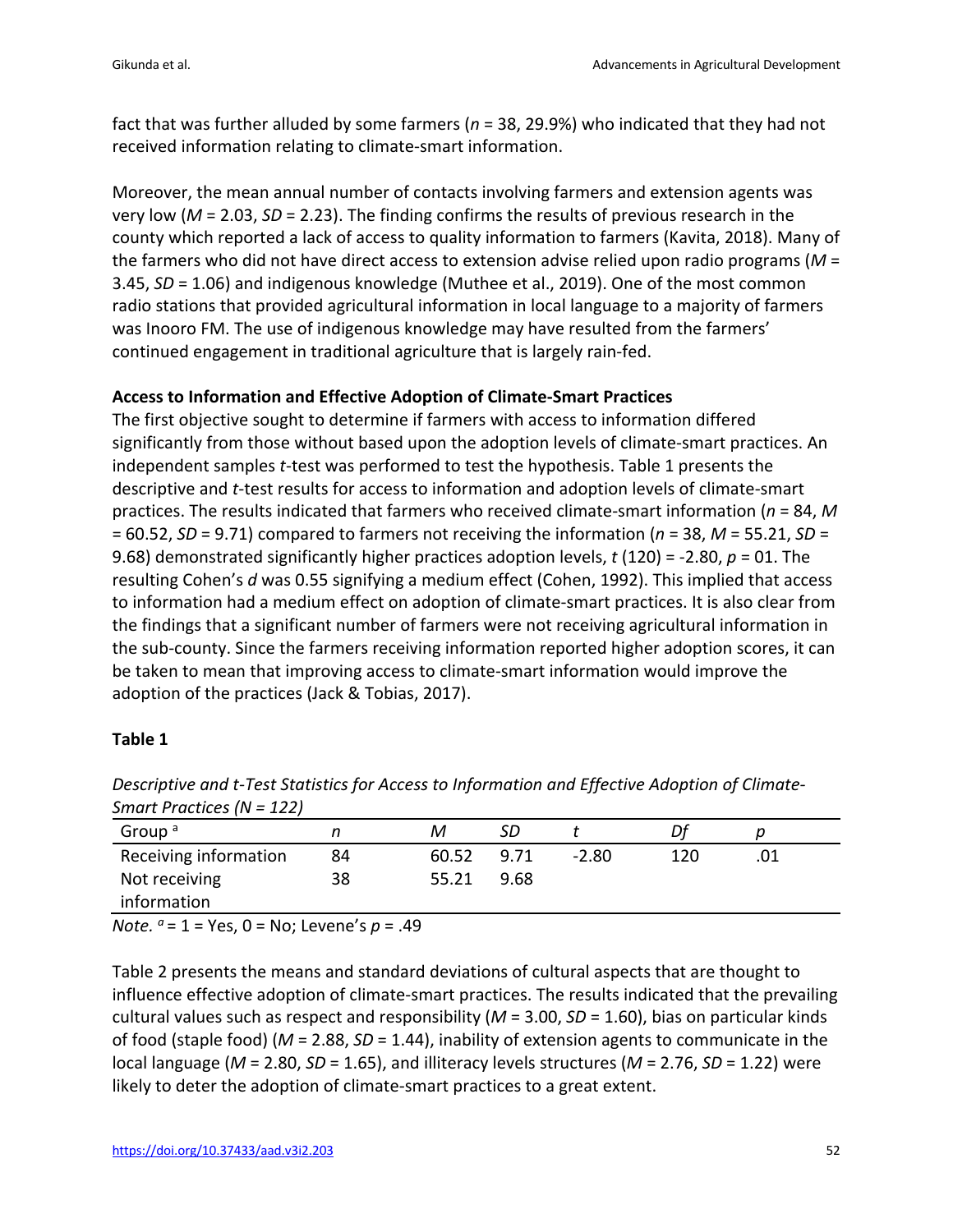#### **Table 2**

*Descriptive Statistics for Cultural Elements a and Effective Adoption of Climate-Smart Practices b (N = 120)* 

| <b>Cultural elements</b>                                                        | M    | SD   |
|---------------------------------------------------------------------------------|------|------|
| Prevailing cultural values such as respect and responsibility                   | 3.00 | 1.60 |
| Bias on particular kinds of food (staple food)                                  | 2.88 | 1.44 |
| Inability of extension agents to communicate in the local language              | 2.80 | 1.65 |
| <b>Illiteracy levels</b>                                                        | 2.76 | 1.22 |
| Political interference                                                          | 2.09 | 1.20 |
| Rigid social structures                                                         | 1.95 | .96  |
| Negative attitude towards the practices                                         | 1.88 | 1.16 |
| Unfavorable societal taboos                                                     | 1.83 | 1.16 |
| Production resource acquisition (inheritance) e.g. women cannot<br>inherit land | 1.83 | 1.07 |
| Gender roles; male and female roles                                             | 1.65 | .99  |
| Conservation of societal traditions such as women taking farm<br>decisions      | 1.54 | .93  |

*Note.*  $a_1$  = Not at all; 2 = slight extent; 3 = moderate extent; 4 = great extent; 5 = very great;  $b =$ Not at all, 2 = rarely; 3 = sometimes; 4 = occasionally; 5 = always; effective adoption of climatesmart practices, *M* = 58.95, *SD* = 10.07

Previous research shows that extension competency and farmers' education levels are among the main determinants of agricultural technologies adoption rates (Suvedi et al., 2017). The applicability of the practices would require a clear understanding of the disseminated information. As such farmers must be educated for a complete grasp of the concepts to be realized. In situations where the farmers are not educated, the extension agent must be able to deliver the message in a language that is easily understandable to the clients. This can also be enhanced by applying a mix of extension methods such as experiential learning (field days and field demonstrations) that would allow the uneducated farmers to observe the practices in the course of the implementation. A majority of the farmers also felt that gender roles (*M* = 1.65, *SD* = 0.99) and conservation of societal traditions such as women taking farm decisions (*M* = 1.54, *SD* = 0.93) were less likely to affect effective application of the practices. This implied that culture played a pivotal role in the dissemination and adoption of climate-smart practices. A confirmation of an observation made by Rogers (2003) that culture is a critical pillar in agriculture as it can either impede or enhance diffusion and adoption of agricultural innovations.

#### **Effective Adoption of Climate-Smart Practices**

The adoption of CSA practices was assessed through summated scores of five-points Likert-type items. The scale for adoption of practices was comprised of 16 items (Table 4) each item consisting of five points; giving a total of 80 points. An assessment of the adoption rates of the practices revealed that out of the 127 farmers who were engaged in the study, only 13 (10.24%) were utilizing the practices sustainably (Table 3). However, a majority of the farmers (*n* = 72,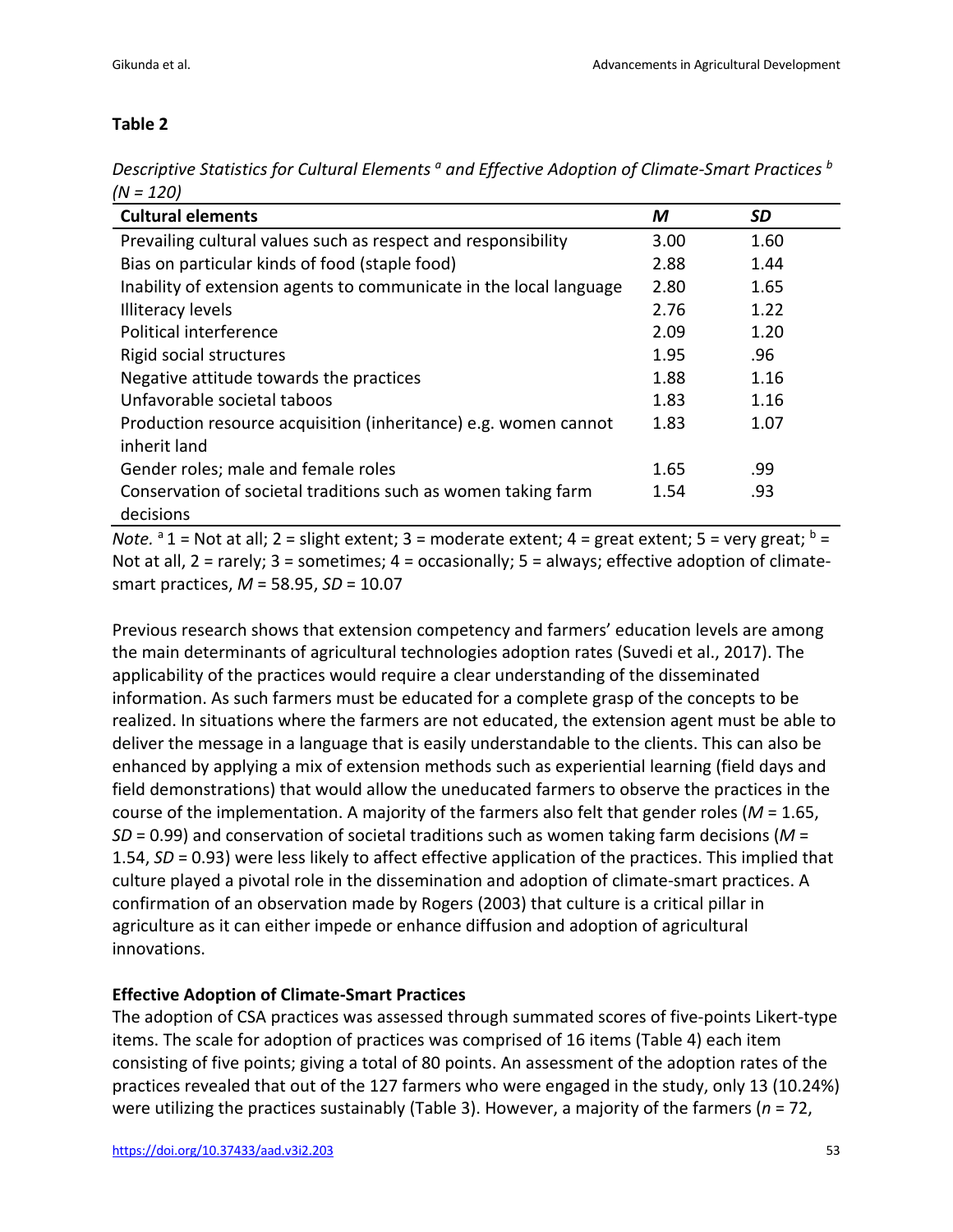56.69%) frequently applied the practices in their farms. The poor adoption rates (*n* = 26, 20.47%) witnessed among some farmers may have been contributed by inefficiencies and/or ineffectiveness on the part of the extension agents, cultural barriers, farm, and farmer related factors (Mwamakimbula, 2014; Mwangi & Kariuki, 2015). As shown in Table 3, the adoption scores ranged from 40 to 79. On average (*M* = 59.08, *SD* = 9.83) a majority of farmers had fairly adopted the practices. This calls for a concerted effort among the stakeholders to improve the adoption so as to successfully manage the climate changes being experienced.

#### **Table 3**

| Distribution of Farmers by the Adoption Scores $a(N = 127)$ |                 |             |  |  |  |
|-------------------------------------------------------------|-----------------|-------------|--|--|--|
| Adoption scores                                             | Frequency $(f)$ | Percent (%) |  |  |  |
| $40 - 47$                                                   | 26              | 20.47       |  |  |  |
| 48-55                                                       | 16              | 12.60       |  |  |  |
| $56 - 63$                                                   | 35              | 27.56       |  |  |  |
| $64 - 71$                                                   | 37              | 29.13       |  |  |  |
| $72 - 79$                                                   | 13              | 10.24       |  |  |  |

*Note*.  $a^a$  1 = Not at all, 2 = rarely, 3 = sometimes, 4 = occasionally, 5 = always; *M* = 59.08, *SD* = 9.83

As shown in Table 4, timely planting (*M* = 4.44, *SD* = 0.85), terracing (*M* = 4.28, *SD* = 1.06), cover-cropping (*M* = 4.28, *SD* = 1.09), use of organic manure (*M* = 4.26, *SD* = 1.13), and use of legumes in crop rotation (*M* = 4.22, *SD* = 1.08) were among the most frequently applied practices. This shows that a majority of farmers in the area concentrated on land-use system practices at the expense of other climate change mitigation practices. The integration of trees with crops and/or livestock (*M* = 3.19, *SD* = 1.35), use of improved livestock breeds (*M* = 2.89, *SD* = 1.36), and the cultivation of crops with zero or minimum tillage (*M* = 2.63, *SD* = 1.41) were only utilized from time to time. Based on the findings, many of the practices were applied from time to time in a year rather than in a sustainable manner so as to cushion farmers from the risks associated with changes in climate (Asfaw & Lipper, 2016).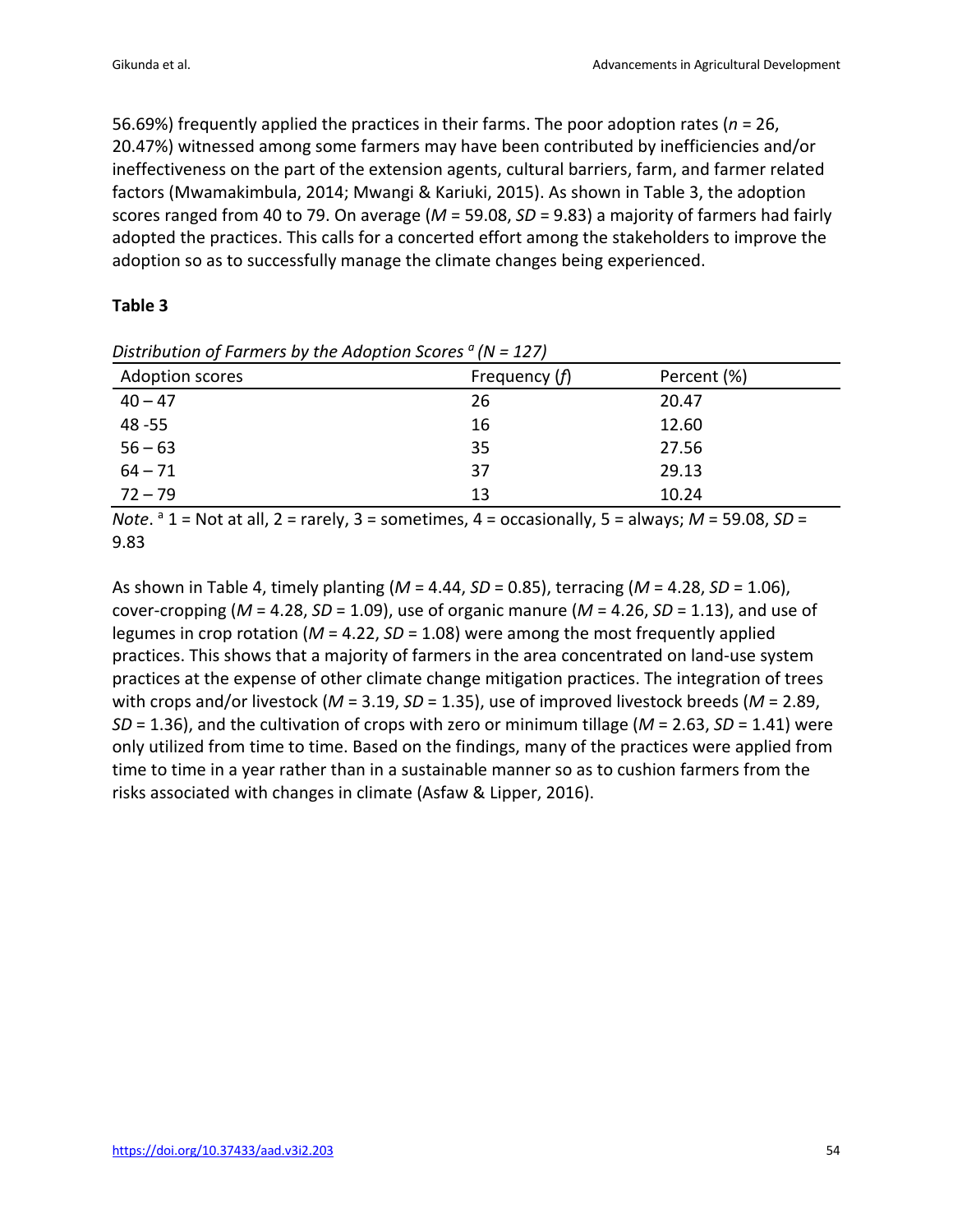#### **Table 4**

|  |  | Descriptive Statistics for Adoption of Climate-Smart Practices (N = 127) |  |  |  |
|--|--|--------------------------------------------------------------------------|--|--|--|
|  |  |                                                                          |  |  |  |

| Practice <sup>a</sup>                                      | M    | SD   |
|------------------------------------------------------------|------|------|
| Timely planting                                            | 4.44 | .85  |
| Use of terraces                                            | 4.28 | 1.06 |
| Use of cover crops                                         | 4.28 | 1.09 |
| Use of organic manure                                      | 4.26 | 1.13 |
| Use of legumes in crop rotation                            | 4.22 | 1.08 |
| Intercropping to maximize space                            | 4.20 | 1.22 |
| Use of drought resistant crop varieties                    | 3.94 | 1.51 |
| Use of mulching                                            | 3.72 | 1.27 |
| Diversified crop and animal breeds                         | 3.65 | 1.24 |
| Use of disease resistant varieties                         | 3.63 | 1.63 |
| Contour farming                                            | 3.46 | 1.28 |
| Diversification of water sources e.g. rainwater harvesting | 3.24 | 1.49 |
| Water saving irrigation methods                            | 3.03 | 1.40 |
| Agroforestry                                               | 3.19 | 1.35 |
| Use of improved livestock breeds                           | 2.89 | 1.36 |
| Minimum tillage                                            | 2.63 | 1.41 |

*Note.*  $a = 1$  = Not at all,  $2$  = rarely,  $3$  = sometimes,  $4$  = occasionally,  $5$  = always

#### **Culture and Effective Adoption of Climate-Smart Practices**

Objective two sought to examine if cultural elements were significant predictors of effective adoption of climate-smart practices. Multiple regression analysis was conducted to determine if cultural elements were significant predictor of effective adoption of climate-smart practices. The analysis revealed that a combination of cultural elements explained a significant variation in the adoption of climate-smart practices, [ $R^2 = .21$ ,  $R^2_{adj} = .13$ ,  $F(11,108) = 2.66$ ,  $p =$ .001] as shown in Table 5. Specifically, the cultural elements accounted for 21% of the variance and this shows that culture had a medium effect on the adoption of the practices (Field, 2017).

The resulting model was summarized as follows;

Effective adoption =  $57.13 + (.01$  traditions) -  $(1.48$  language) +  $(1.72$  structures) +  $(1.72$  values) + (1.32 food type) + (1.39 politics) - (.73 literacy) – (.58 taboos) – (.74 attitude) – (.42 inheritance) – (2.43 gender roles) + ε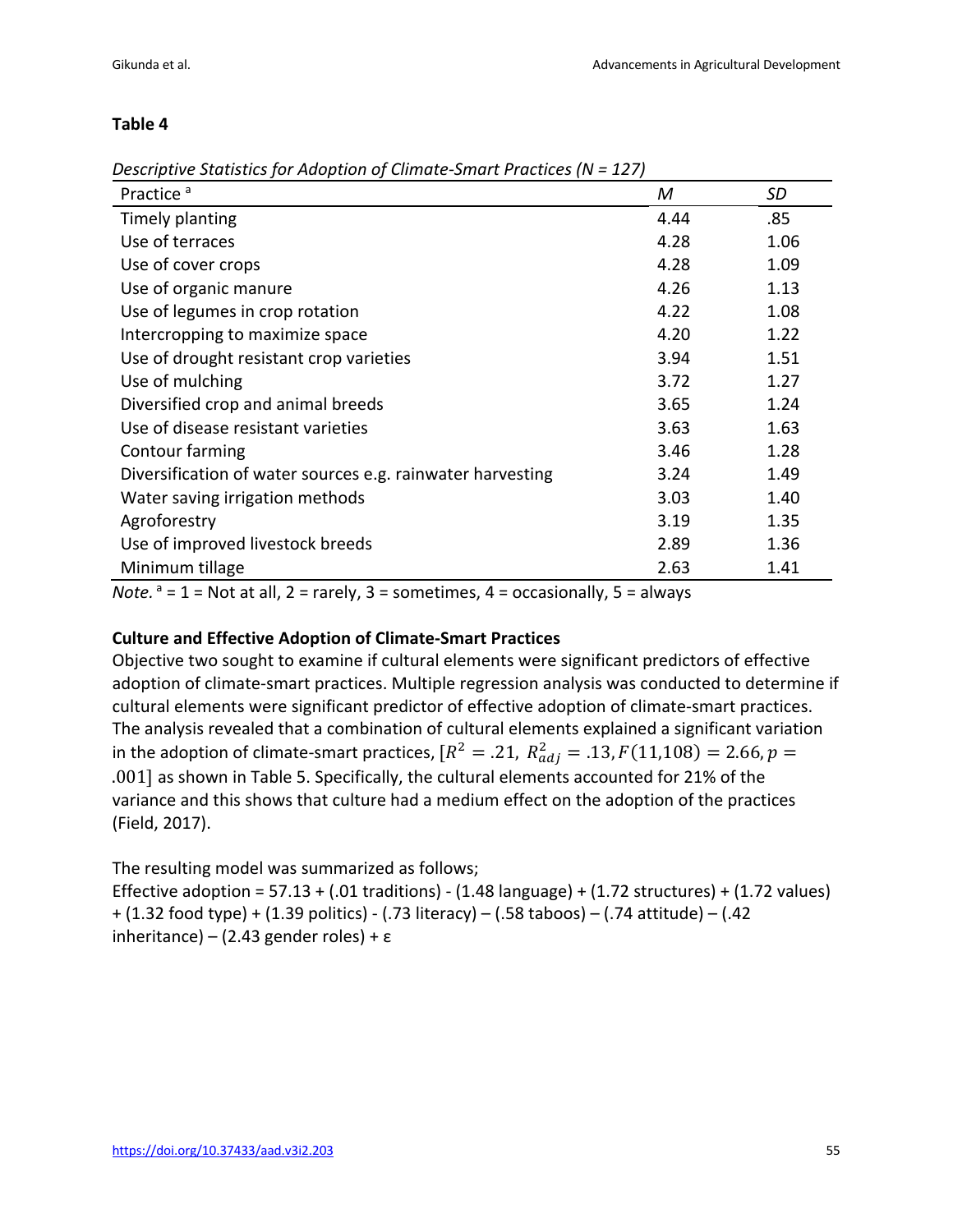#### **Table 5**

| <b>Variables</b>               | b       | SE <sub>B</sub> | B      | р   |
|--------------------------------|---------|-----------------|--------|-----|
| (Constant)                     | 57.13   | 3.51            |        | .00 |
| Societal traditions            | .01     | 1.07            | .00    | .99 |
| Local language                 | $-1.48$ | .66             | $-.24$ | .03 |
| Social structures              | 1.72    | 1.05            | .16    | .11 |
| Cultural values                | 1.72    | .81             | .27    | .04 |
| kinds of food (staple food)    | 1.32    | .87             | .19    | .13 |
| Politics                       | 1.39    | .85             | .17    | .11 |
| Literacy levels                | $-.73$  | .83             | $-.09$ | .38 |
| Societal taboos                | $-.58$  | .96             | $-.07$ | .55 |
| Attitude towards the practices | $-.74$  | .98             | $-.09$ | .45 |
| Inheritance of resources       | $-.42$  | 1.05            | $-.05$ | .69 |
| Gendered roles                 | $-2.43$ | 1.11            | $-.24$ | .03 |

*Regression Analysis for Cultural Elements<sup>a</sup> to Effective Adoption of Climate-Smart Practices<sup>b</sup> (N = 120)*

*Note*. <sup>a</sup> 1 = Not at all, 2 = slight extent, 3 = moderate extent, 4 = great extent, 5 = very great;  $\frac{b}{1}$  1= Not at all, 2 = rarely, 3 = sometimes, 4 = occasionally, 5 = always; *F* (11, 108) = 2.66, *p* = 0.01 *R2* = 0.21,  $R^2$ <sub>Adjusted</sub> = 0.13

It was also found (Table 5) that local language (*b =* -1.48*, t =* -2.25*, p =* .03), cultural values (*b =*  1.72*, t =* 2.13*, p =* .04), and gender roles (*b = -*2.43*, t =* -2.18*, p =* .03), significantly predicted effective adoption. However, societal traditions (*p =* .99), social structures (*p = .*11), kind of food (*p =* .13), politics (*p =* .11), literacy levels (*p =* .38), taboos (*p =* .55), attitude towards the practices (*p =* .45), and inheritance (*p =* .69) were not significant predictors. This implied that increased inability of extension agents to communicate in the local languages would inhibit effective diffusion of climate-smart practices and subsequently slow the adoption levels. An enhancement of the prevailing cultural values in the sub-county would provide a conducive environment for the dissemination of the practices thus, increase the adoption. However, an increase in gender roles demarcation would reduce the adoption rates for the practices. This means that language, cultural values, and gendered roles are very important cultural aspects that extensionists must put into consideration when planning and implementing extension education programs not only on climate-smart but also in other areas of agriculture. Failure to incorporate culture in the programs would then result in inefficiencies.

### **Conclusions, Discussion, and Recommendations**

The adoption of climate-smart practices in Mbeere North Sub-county was moderately effective. This was due to minimal dissemination of information relating to the practices; a service offered by private and public sector extensionists (Gikunda et al., 2022). As such a majority of the farmers utilized indigenous knowledge and own experiences which were culturally embedded. Timely planting, terracing and cover cropping were the most frequently practices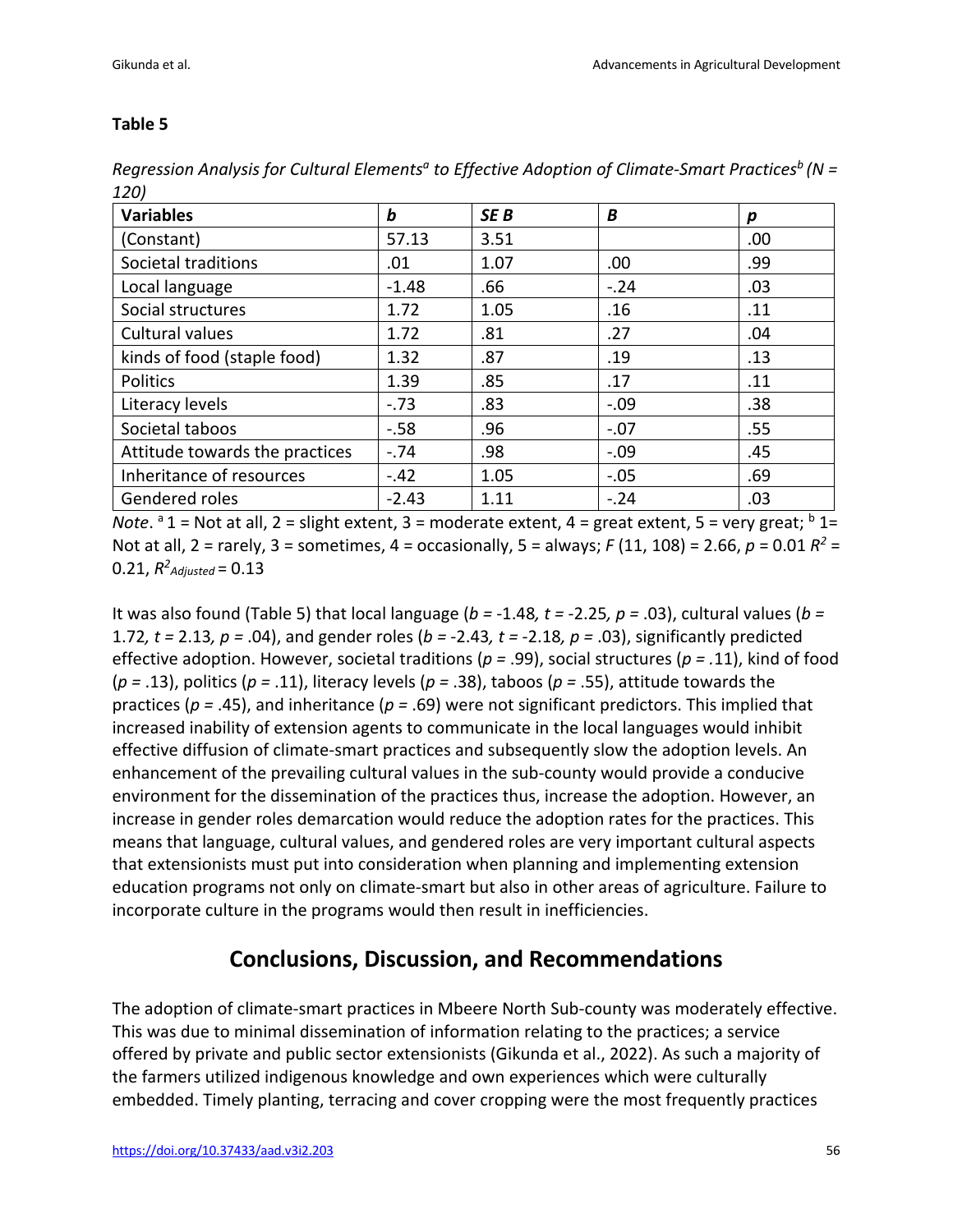utilized. Although the majority of the farmers were receiving climate-smart information, a reasonable number had no access to it. This establishes a climate-smart extension education need that calls for a collaborative effort between the private and public sector extensionists operating in the area. The utilization of mass extension methods such as the use of text messages, radio, and television programs should be expanded to supplement the few individual farm visits, off –farm, and field demonstrations that are occasionally applied. This would also go a long way in addressing the problem of high extension to farmer ratio (Davis, 2008).

Culture was key to effective dissemination and adoption of climate-smart practices (Gikunda et al., 2021). Among the cultural elements, language, cultural values, and gendered roles were more likely to inhibit or enhance the diffusion and adoption processes. However, politics, societal traditions, taboos, attitude, social structures, kind of food, and farmers' literacy levels were less likely to influence the processes. The increasing inability of frontline extension workers to communicate in the local language repressed effective dissemination of CSA practices and subsequent adoption rates. To address the problem, communications barriers should be removed through learning of local languages by extensionist, translation of extension messages to local languages, and among others. A mix of staff with in-depth understanding of the local languages would also address the communication problem as well as enhancing community diversities and/or co-existence. Entrenchment and continued transfer of the cultural values to the upcoming farmers should be sustained to expand the adoption of the practices. This is due to the finding that cultural values favored CSA adoption. Clarity of roles in the communities also favored the utilization of the practices and as such it should be carried over generations. Therefore, it is important for the agents to attune the extension programs especially those related to CSA in line with the clients' cultural values and traditions in order to boost the adoption rates. This study focused on the relationship between culture and adoption of the practices therefore, research is needed to establish the influence of culture on effective dissemination of the CSA practices since dissemination is positively correlated to adoption.

### **References**

- Anuga, S. W., Gordon, C., Boon, E., & Surugu, J. M. (2019). Determinants of climate smart agriculture (CSA) adoption among smallholder food crop farmers in the Techiman Municipality, Ghana. *Ghana Journal of Geography, 11*(1), 124–139. https://www.ajol.info/index.php/gjg/article/view/186825
- Asfaw, S., & Lipper, L. (2016). *Managing climate risks using climate-smart agriculture.* Food and Agriculture Organization. https://www.fao.org/3/i5402e/i5402e.pdf
- Chimoita, E. L., Onyango, C. M., Kimenju, J. W., & Gweyi-Onyango, J. P. (2017). Agricultural Extension approaches influencing uptake of improved sorghum technologies in Embu County, Kenya. *Universal Journal of Agricultural Research, 5*(1), 39–45. https://doi.org/10.13189/ujar.2017.050106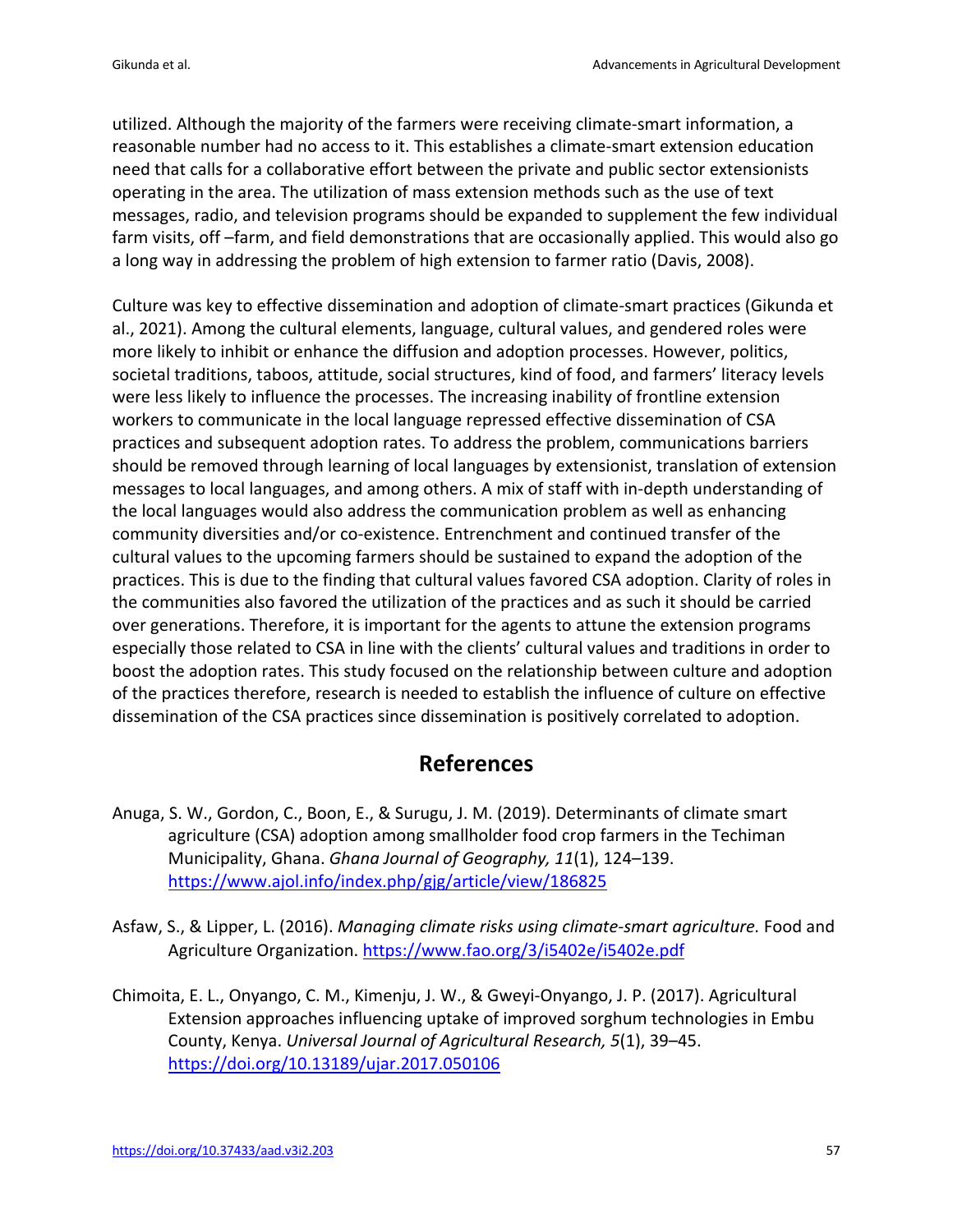- Cohen, J. (1992). Statistical power analysis. *Current Directions in Psychological Science, 1*(3), 98– 101. https://doi.org/10.1111/1467-8721.ep10768783
- Davis, J. A. (1971). *Elementary survey analysis.* Prentice-Hall.
- Davis, K. (2008). Extension in Sub-Saharan Africa: Overview and assessment of past and current models and future prospects. *Journal of International Agricultural and Extension Education, 15*(3), 15–28. https://www.aiaee.org/attachments/article/111/Davis-Vol-15.3-2.pdf
- Fraenkel, R.J., Wallen, N.E. & Hyun, H.H. (2015). *How to design and evaluate research in education* (8th ed.). McGraw-Hill. https://saochhengpheng.files.wordpress.com/2017/03/jack\_fraenkel\_norman\_wallen\_ helen\_hyun-how\_to\_design\_and\_evaluate\_research\_in\_education\_8th\_edition\_mcgraw-hill\_humanities\_social\_sciences\_languages2011.pdf
- George, D., & Mallery, M. (2010). *Using SPSS for windows step by step: A simple guide and reference.* Allyn & Bacon.
- Gikunda, M. R., Jepkurui, M., Kiptoo, S., & Baker, M. (2022). Quality of climate-smart agricultural advice offered by private and public sectors extensionists in Mbeere North Sub-County, Kenya. *Advancement in Agricultural Development 3*(1), 32–42 https://doi.org/10.37433/aad.v3i1.161
- Gikunda, M. R., Ooga, D. M., Okiamba, I. N., & Anyuor, S. (2021). Cultural barriers toward women and youth entry to apiculture production in Maara Sub-county, Kenya. *Advancement in Agricultural Development 2*(2), 73–85. https://doi.org/10.37433/aad.v2i2.113
- Government of Kenya (GoK). 2017). *Kenya climate smart agriculture strategy 2017-2026.* Ministry of Agriculture, Livestock and Fisheries. https://www.adaptationundp.org/sites/default/files/resources/kenya\_climate\_smart\_agriculture\_strategy.pdf
- Jack, K., & Tobias, J. (2017). *Seeding success: Increasing sgricultural tecnology adoption through information* (Policy Brief No. 012)*.* https://www.theigc.org/wpcontent/uploads/2017/12/IGCJ5833-Agriculture-growth-brief-171214-Web.pdf
- Kanyi, M., Lawver, D. E., Ulmer, J., Murimi, M., & Ritz, R. (2017). Attitudes and adoption of rainwater harvesting: Influence of gender, awareness, and social status. *Journal of International Agricultural and Extension Education, 24*(1), 63–73. https://doi.org/10.5191/jiaee.2016.24108
- Katz, A. (1961). The social worker's role in social policy. *International Social Work, 4*(2), 1-11. https://doi.org/10.1177/002087286100400201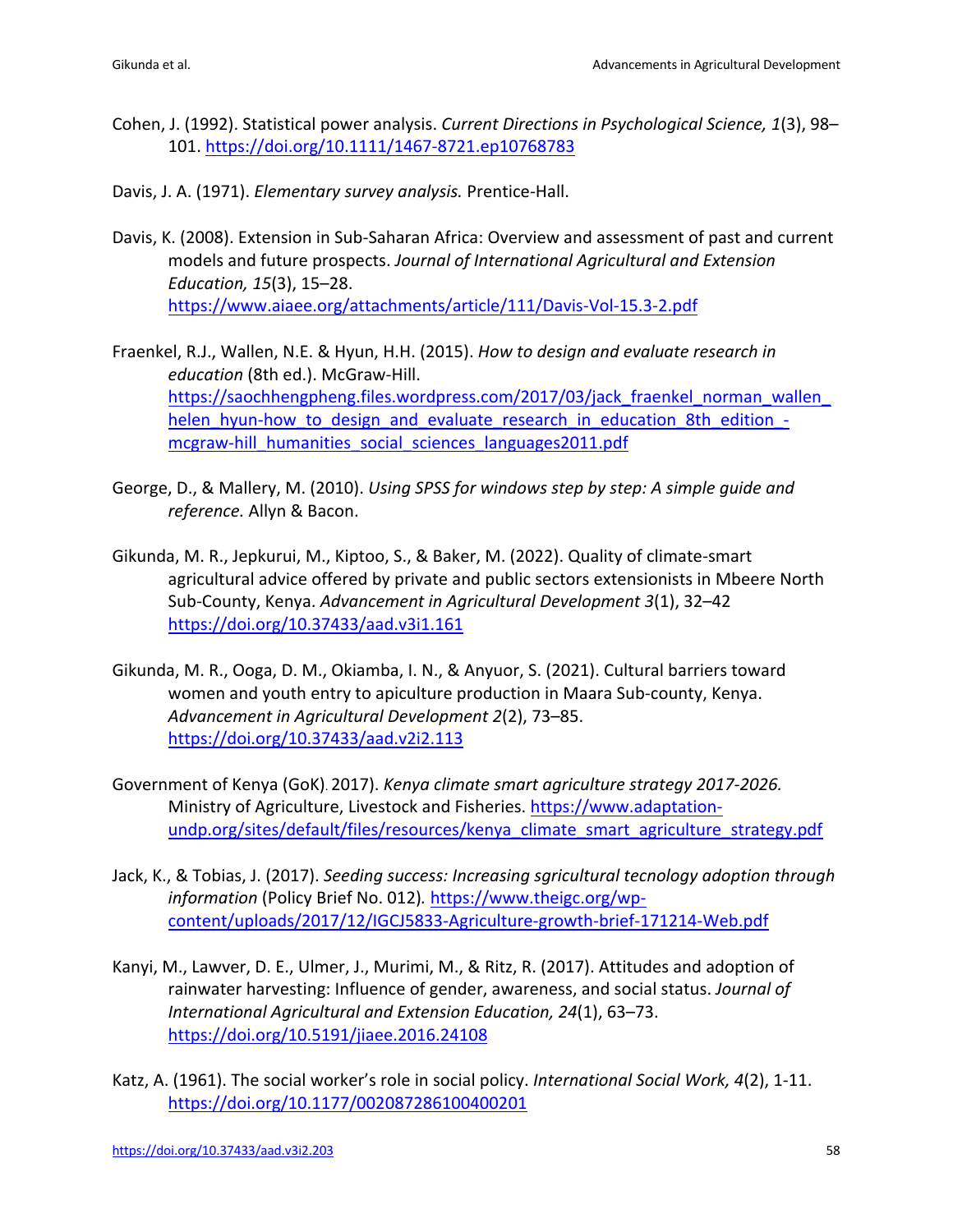- Kavita, N.M. (2018). Enhancement of agricultural extension services in Kenya: A case of Embu County. *Journal of Agriculture and Environmental Sciences, 7*(2), 32–44. http://jaesnet.com/journals/jaes/Vol 7 No 2 December 2018/4.pdf
- Levene, H. (1960). Robust tests for equality of variances. In Olkin, I., Hoeffding, W., Ghurye, S. G., Madow, W. G.,& Mann, H. B. (Eds.), *Contribution to probability and statistics: Essays in honor of Harold Hotelling* (pp. 278-292). Stanford University Press.
- Lobell, D.B. & Gourdi, S.M. (2012). The influence of climate change on global crop productivity. *Plant Physiology, 160*(4), 1686-1697. https://doi.org/10.1104/pp.112.208298
- Menard, S. (1995). *Applied Logistic Regression Analsis: Sage University Series on Quantitative Applications in the Social Sciences*. Sage.
- Millar, J. (2009). Adapting extension approaches to cultural environments in South East Asia: experiences from Laos and Indonesia. *Extension Farming Systems Journal, 5*(1), 143-149. http://www.csu.edu.au/faculty/science/saws/afbmnetwork/efsjournal/index.htm
- Moyo, R., & Salawu, A. (2017). An appraisal of factors influencing adoption of agricultural innovations: Insights from selected developing countries. *Journal of International Agricultural and Extension Education, 24*(1), 7–9. https://doi.org/10.5191/jiaee.2016.24102
- Muriithi, L. N., Onyari, C. N., Mogaka, H. R., Gichimu, B. M., Gatumo, G. N., & Kwena, K. (2021) Adoption determinants of adapted climate smart agriculture technologies among smallholder farmers in Machakos, Makueni, and Kitui Counties of Kenya. *Journal of Agricultural Extension, 25*(2) 75–85. https://dx.doi.org/10.4314/jae.v25i2.7
- Murray, U., Gebremedhin, Z., Brychkova, G., & Spillane, C. (2016). Smallholder farmers and climate smart agriculture: Technology and labor productivity constarints amongst women smallholders in Malawi. *Gender, Technology, and Development, 20*(2), 117–148. https://www.tandfonline.com/doi/abs/10.1177/0971852416640639
- Muthee, D., Kilemba, G. G., & Masinde, J. (2019). The role of indigenous knowledge system in enhancing agricultural productivity in Kenya. *Eastern Africa Journal of Contemporary Research, 1*(1), 22-33. https://eajcr.org/wp-content/uploads/2019/04/The-Role-of-Indigenous-Knowledge-Systems-in-Enhancing-Agricultural-Productivity-in-Kenya.pdf
- Mutoko, M. C., Rioux, J., & Kirui, J. (2015*). Barriers, incentives,and benefits in the adoption of climate-smart agriculture: Lessons from the MICCA Pilot Site in Kenya.* Food and Agricultural Organization. https://www.fao.org/3/i4396e/i4396e.pdf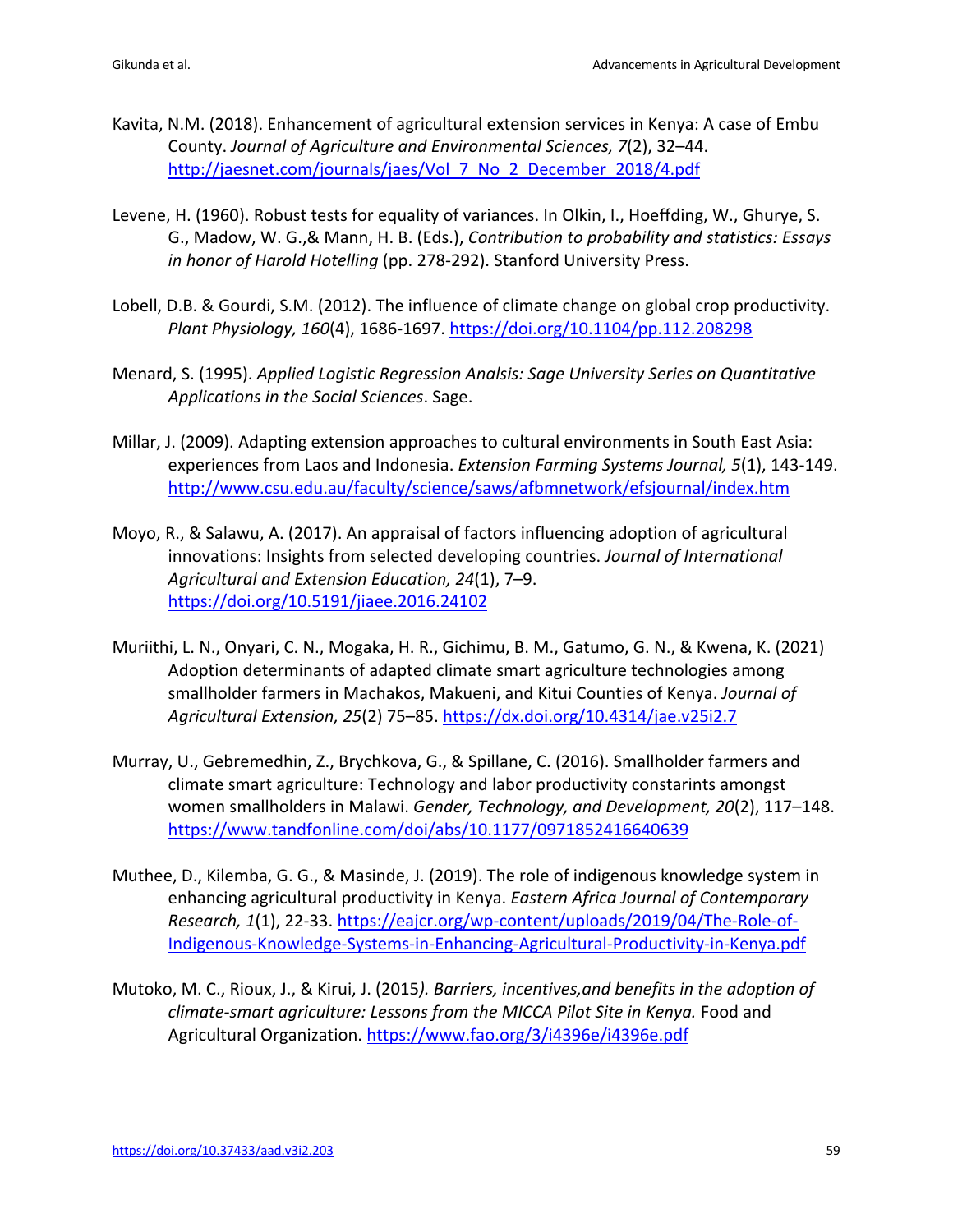- Mwamakimbula, A. M. (2014). *Assessment of the factors impacting agricultural extension training programs in Tanzania: A descriptive study* [Master's Thesis, Iowa State University]. Iowa State University Digital Repository. https://dr.lib.iastate.edu/server/api/core/bitstreams/5374bfff-2ad3-4d8a-9b9c-8cf525c86a9a/content
- Mwangi, M., & Kariuki, S. (2015). Factors determining adoption of new agricultural technology by smallholder farmers in developing countries. *Journal of Economics and Sustainable Development, 6*(5), 208–216. https://www.iiste.org/Journals/index.php/JEDS/article/view/20710/21632
- Myers, R.H. (1990). *Classical and modern regression with applications* (2nd ed.). Thomson Learning.
- National Sustainable Agriculture Coalition. (2019). *Agriculture and climate change: policy imperatives and opportunities to help producers meet the challenge.* https://sustainableagriculture.net/wp-content/uploads/2019/11/NSAC-Climate-Change-Policy-Position\_paper-112019\_WEB.pdf
- Perez, C., Jones, E., Kristjanson, P., Cramer, L., Thornton, P. K., Förch, W., & Barahona, C. (2015). How resilient are farming households and communities to a changing climate in Africa? A gender-based perspective. *Global Environmental Change, 34*, 95–107. https://doi.org/10.1016/j.gloenvcha.2015.06.003
- Rogers, E.M. (2003). *Diffusion of innovations* (5th ed.). New York Free Press.
- Sudman, S. (1983). Applied sampling. In P. H. Rossi, J. D. Wight, & A. B. Anderson, *Handbook of survey research* (pp. 145-194). Academic Press.
- Suvedi, M., Ghimire, R., & Kaplowitz, M. (2017). Farmers' participation in extension programsand technology adoption in rural Nepal: A logisticregression analysis. *The Journal of Agricultural Education and Extension, 23*(4), 351–371. https://www.tandfonline.com/doi/full/10.1080/1389224X.2017.1323653
- Thornton, P.K., & Herrero, M. (2010). Potential for reduced methane and carbon dioxide emissions from livestock and pasture management in the tropics. *Proceedings of the National Academy of Sciences*, *107(46)*, pp. 19667–1967. https://www.pnas.org/content/107/46/19667
- United States Agency for International Development. (2016). *Climate smart agriculture in the feed the future programs.* https://agrilinks.org/sites/default/files/resource/files/Framework%20CSA%20paper%20 final.pdf